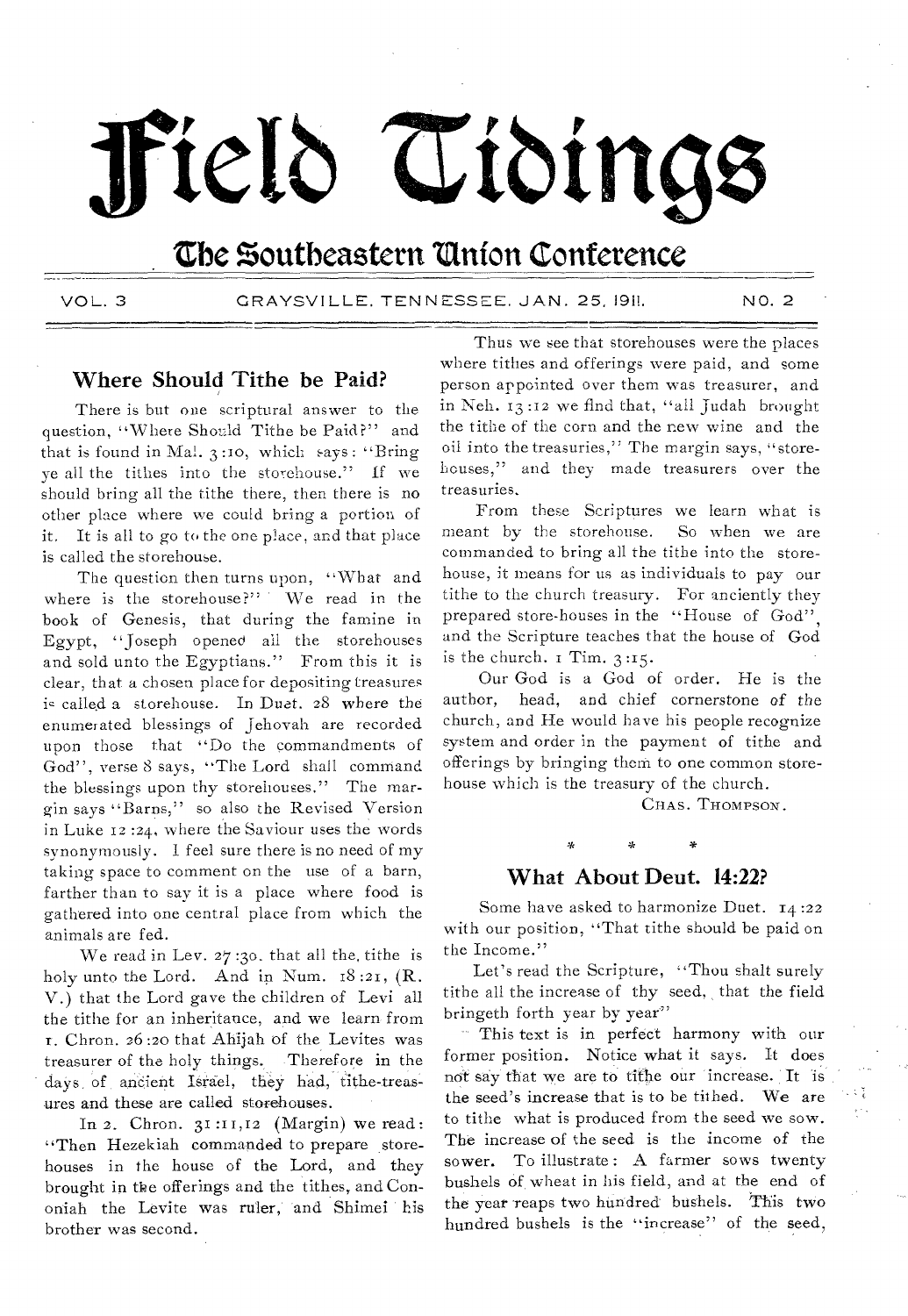and should be tithed, after deducting of course certain necessary expenses which may have been increased in either planting or harvesting the crop.

A man plarts a bushel of potatoes, and digs ten, twenty, or more bushels. The seed has in creased to this amount, and he should tithe it.

The Lord's portion comes first, and we are to live, buy clothing, pay tuition for our children's schooling, etc., etc. from what is left.

We must not confound the increase, or production of the seed we sow, with what we have at the end of the year.

A man might have a bountiful crop, an abundant increase from the seed sown, and have no surplus at the end of the year.

The word translated "Increase", in the text in question is defined by Dr. Young, in his Analytical Concordance as "fruit", making the text read ; "Thou shalt surely tithe all the fruit of thy seed." The Germans render it; "Thou shalt tithe all the income of thy seed." The Italian rendering is, "All the return of thy seed."

This text rightly understood therefore in no way contradicts Lev. 27 :28-30; 2 Chron. 31 :4-6; Num.  $18:21$ ; and others, which call for a tithe of all seed, fruit, herd, and flock.

The Lord makes rich promises to those who are faithful in returning to him his own.

"Thy barns shall be filled with plenty, and thy presses shall burst out with new wine." Prov. 3 :9, Io. "I will rebuke the devourer for thy sake." "All nations shall call thee blessed." Mal. 3 :It, 12, are some of them. May God help all to be willing, to "bring all the tithe into the storehouse, that there may be meat in mine house saith the Lord."

CHAS. THOMPSON.

## **Cumberland**

The total donations from the Cumberland conference for Missions for the month of December amounted to \$720.09. This gives us a good lead on our ten-cent-per-week quota for 1911. If this amount had been increased \$7.15 more, we would have had enough to pay our full quota for three months of this year.

We appreciate this generous response on the part of our people, and desire to thank one and all for their liberal offerings and hearty co-operation in the ingathering of means for our mis-

sions abroad. Now that we have a good start for the year, let us keep lifting on the various funds and keep a steady stream flowing into our conference treasury that we may be able to send out our full quota to Missions each month during the year.

Our Weekly, or First Day Offerings for the past month amounted to \$12.35. This is less than three cents per member per month. Surely none of our churches are satisfied with this record. As a conference we are weak in taking up this collection. Right here we are losing several hundred dollars a year because this rivulet has almost ceased to flow. It is not the large gifts we can rely upon to help us make the goal ; it is the tiny spring, the little rivulets, the steady flow, the weekly collection, which constitute our main resources in financing this work. The success or failure in getting this collection rests largely upon our church officers. See to it, my brother official, that this resourceful rivulet is again open in your church that it may flow again into the mission stream to give the water of life to "those who are athirst." May the Lord help the shepherds of the flock to prove themselves leaders, and faithfully perform the duties that rest upon them. P. G. STANLEY

## **The 1911 Annual Religious Liberty Offering**

\* \* \*

The annual "Religious Liberty Offering" for 1911 is to be taken Sabbath, February 4. There has never been a time in the history of our work when the need of funds to carry on this line of work was more imperative than at the present. The past year has been a record-breaker in the development of both the beast and its image. The great and spectacular functions held by the Roman Catholic church throughout the world, and especially in the United States, has caused "The world to wonder after the beast."

The widespread movements on the part of various- organizations of false Protestantism have also made great strides in seeking to bring about a union of church and state in this country. With all of these gigantic influences, which are inevitably hastening us on to the coming crisis of religious intolerance and persecution, it is high time for all of us to exert ourselves as never before in working to enlighten those who are in darkness concerning these great principles that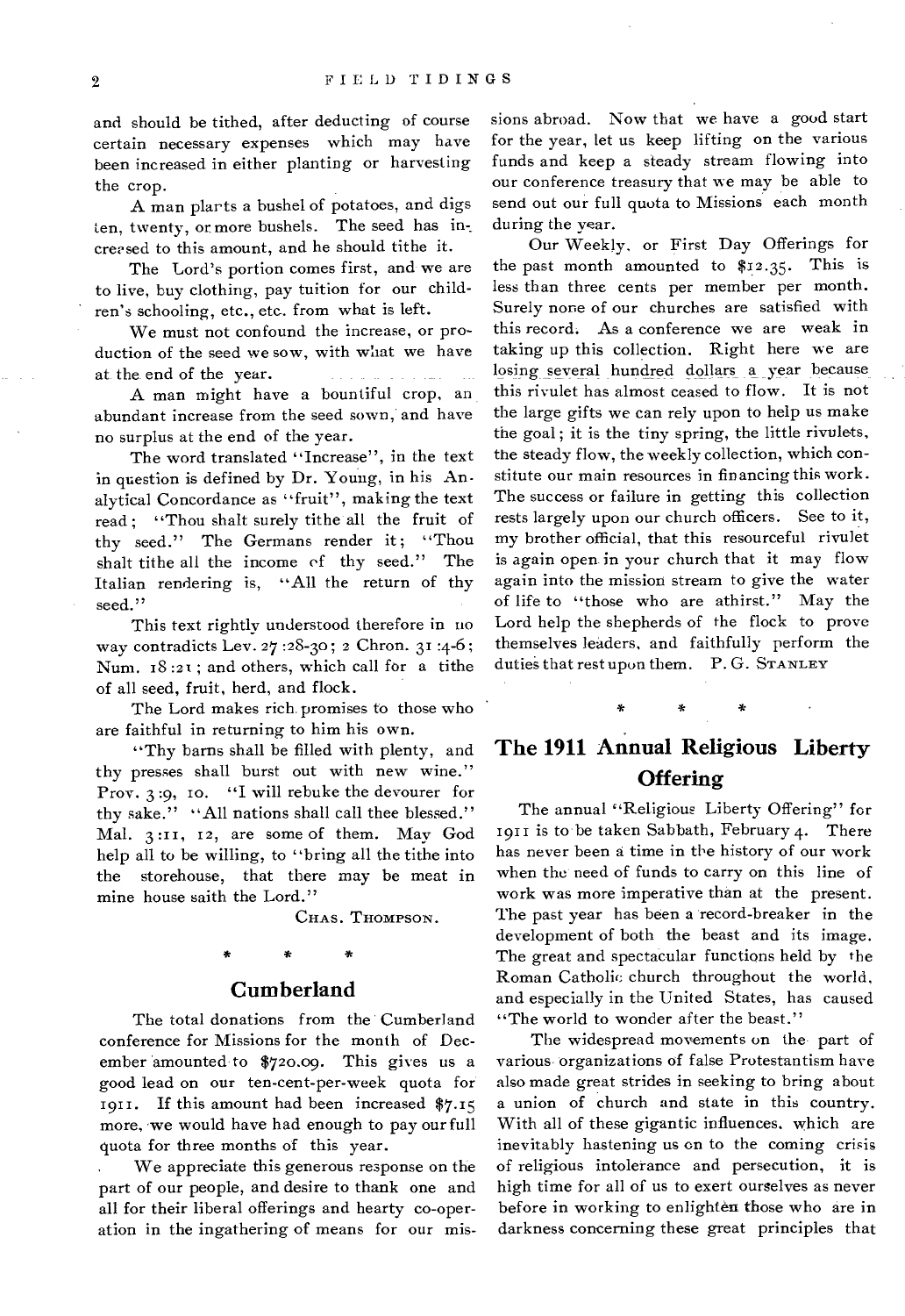involve the dearest rights of man—the rights of conscience.

What we need in order to accomplish this great and important work are the prayers of every consecrated Seventh-day Adventist ; personal efforts of all in a campaign in communicating to their neighbors and friends these heavenborn principles; also the most free and liberal support of the work in a financial way.

You will remember that at the quadrennial session of the General Conference it was decided to equally divide the Religious Liberty Annual Offering between the general, union, and local conferences. Shall we not begin at once to plan to make the coming annual offering the largest that has ever been made?

A special program will be prepared to be carried out the day that the annual offering is received, Sabbath, February 4, 1911. The program for this day will appear in the "Review" of January 17, 1911. K. C. RUSSELL,

Secretary Religious Liberty Ass'n.

## Special Course for Ministers

## and Bible Workers

The Washington Foreign Mission Seminary announce a special course for ministers and Bible workers to begin January 23, and continue eighteen weeks. It is designed for young ministers and other workers who would be greatly benefited by a few month's earnest study, and for mature persons, who, with a short training, could enter some line of work.

Both the ministers' training class and the Bible \\ orkers' class will do practical work in the city of Washington, under the observation of experienced workers.

There is an opportunity to begin the study of the Greek New Testament, and to continue the work by correspondence after the school closes.

This course is planned with special reference, to the needs of our great cities in the East. Here is an opportunity for ministers, graduate nurses, canvassers, and others to gain a short preparation to answer the urgent calls to enter the cities.

For further information, address the Washington Foreign Mission"Seminary, Takoma Park Station, Washington, D. C.

## News Items

Elder Chas. Thompson, who has been in Graysville for the past few days, visited Nashville last week, attending the meeting of the Southern Publishing Association and the Bookmen's Convention which is being held at that place.

Dr. D. H. Kress, the secretary of the General Conference Medical Department, speat Sabbath, January 14, in Graysville. He gave a very interesting talk to the brethren and sisters at the morning services, and went on to Nashville Sunday morning to visit the Nashville Sanitarium.

We are glad to state that Brother V. 0. Cole, our general canvassing agent for the Southeastern Union, is very much improved in health, and is now able to take up his work in the field. We praise God for this.

The first semester of the Southern Training School term.is in the past. Wednesday, January i8, the second semester began. The interest in the school seems to be good. The attendance is rather above the average. Several new students have come in recently from the village being attracted by the excellent opportunities offered in our Commercial Department.

Sabbath, January 14, at the Young Peoples' Missionary Volunteer Society of Graysville, Tennessee, brother A. F. Harrison held the attention of a large number of students of the S. T. S., relating a few of his first experiences as a canvasser. These experiences, though trying at the time, resulted in rich blessings, and are a source of comfort and courage to many of us who have labored from morning till night without success.

## A Little Conversation

Church Member: "Yes, I have been thinking some of entering some line of the Lord's work. but I want to be sure to enter the most important branch of the work."

State Agent: "The canvassing work is more important than many have regarded it. 'If there is one work more important than another, it is that of getting our publications before the people, thus leading them to search the Scriptures."'

Church Member: True, but I want to enter. the highest order of missionary work when I enter the work."

State Agent : "The canvassing work, properly conducted, is missionary work of the highest order."

Church Member: "O well, but I want to engage in a better and more successful method of placing the truth before the people."

*eontinued on page*